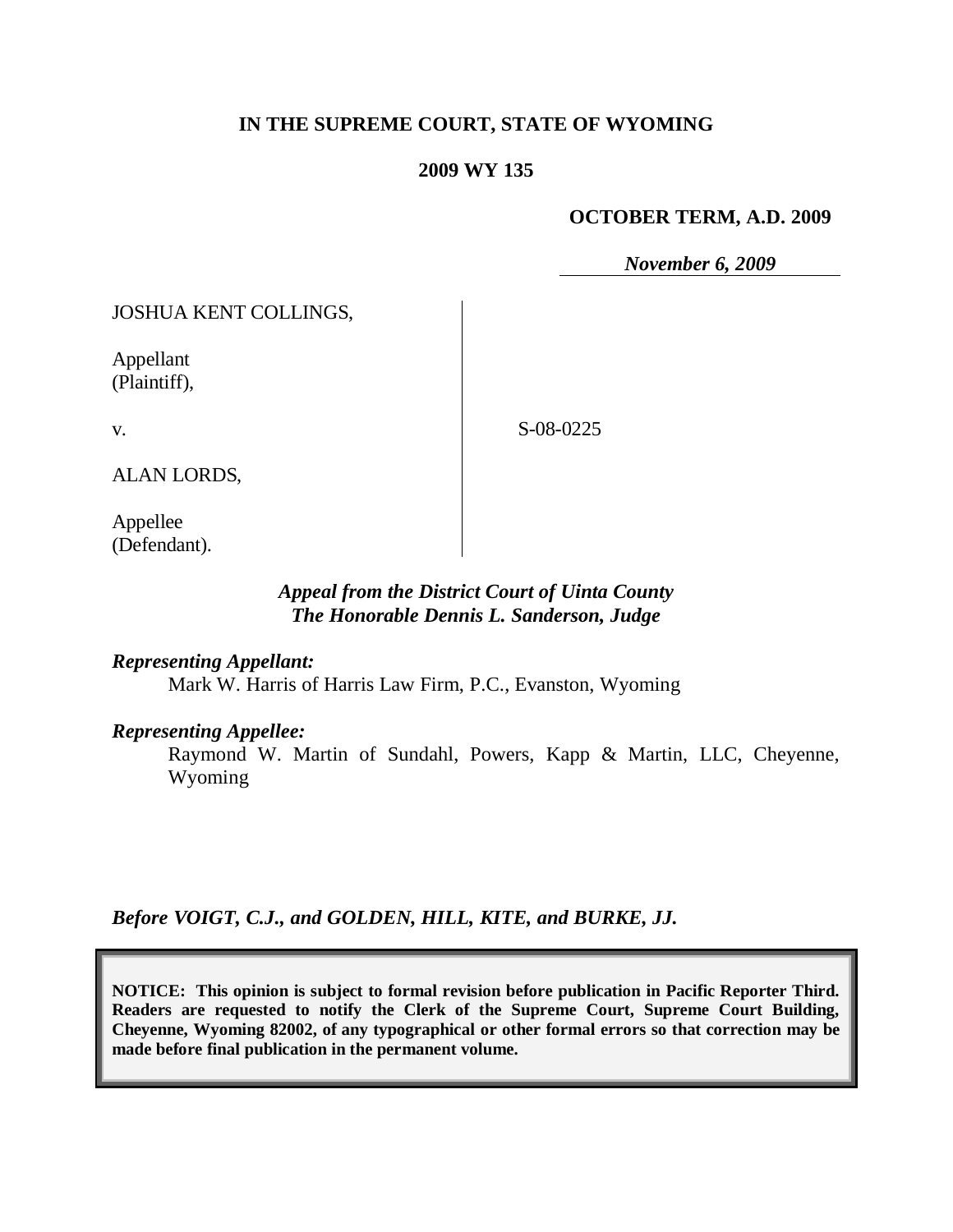**HILL,** Justice.

[¶1] Alan Lords hired Joshua Collings to assist him in restoring an older home. Collings was injured while using Lords' table saw. Collings filed a complaint, alleging negligence on the part of Lords. The district court granted summary judgment for Lords, and we affirm.

# **ISSUE**

[¶2] Collings states the single issue as follows:

Did the District Court err in granting summary judgment and concluding that no genuine issue of material fact existed that Lords' negligence was not a cause of Collings' injuries?

Lords phrases the issue slightly differently:

 $\overline{a}$ 

Did the District Court err when it found there was no material question of fact that existed upon which to find a causal connection between Lords' alleged negligence and Collings' injuries?

## **FACTS**

[¶3] In 2002, Alan Lords bought a home to restore. He hired Joshua Collings to help him in that process. In November of 2003, as he was making window frames for the house, Collings suffered a serious injury<sup>1</sup> to the index finger and thumb of his left hand while using Lords' table saw to make a "dado" cut through a piece of wood.<sup>2</sup> Collings happened to be alone when his accident happened, but testified that a "test board" became bound in or on the dado blades and a kickback occurred, essentially throwing Collings' hand into the dado blades.

[¶4] Collings filed a negligence action against Lords on September 6, 2006. On April 10, 2008, Lords filed a Motion for Summary Judgment and asserted that he owed no legal duty regarding Collings' safety, due to Collings' status as an independent contractor; or,

<sup>&</sup>lt;sup>1</sup> Collings described his injury on the record: "The bone of my left index finger was ripped out between the first and second knuckle. The second knuckle was damaged. I required surgery on my right hip to remove bone that was needed for finger reconstruction, but reconstruction failed and it may now need to be removed down to the second knuckle. My left thumb was damaged and I may need surgery to repair needed skin grafts."

<sup>2</sup> A "dado" cut is a type of cut that uses several stackable saw blades to cut a groove into a board on single pass through the saw.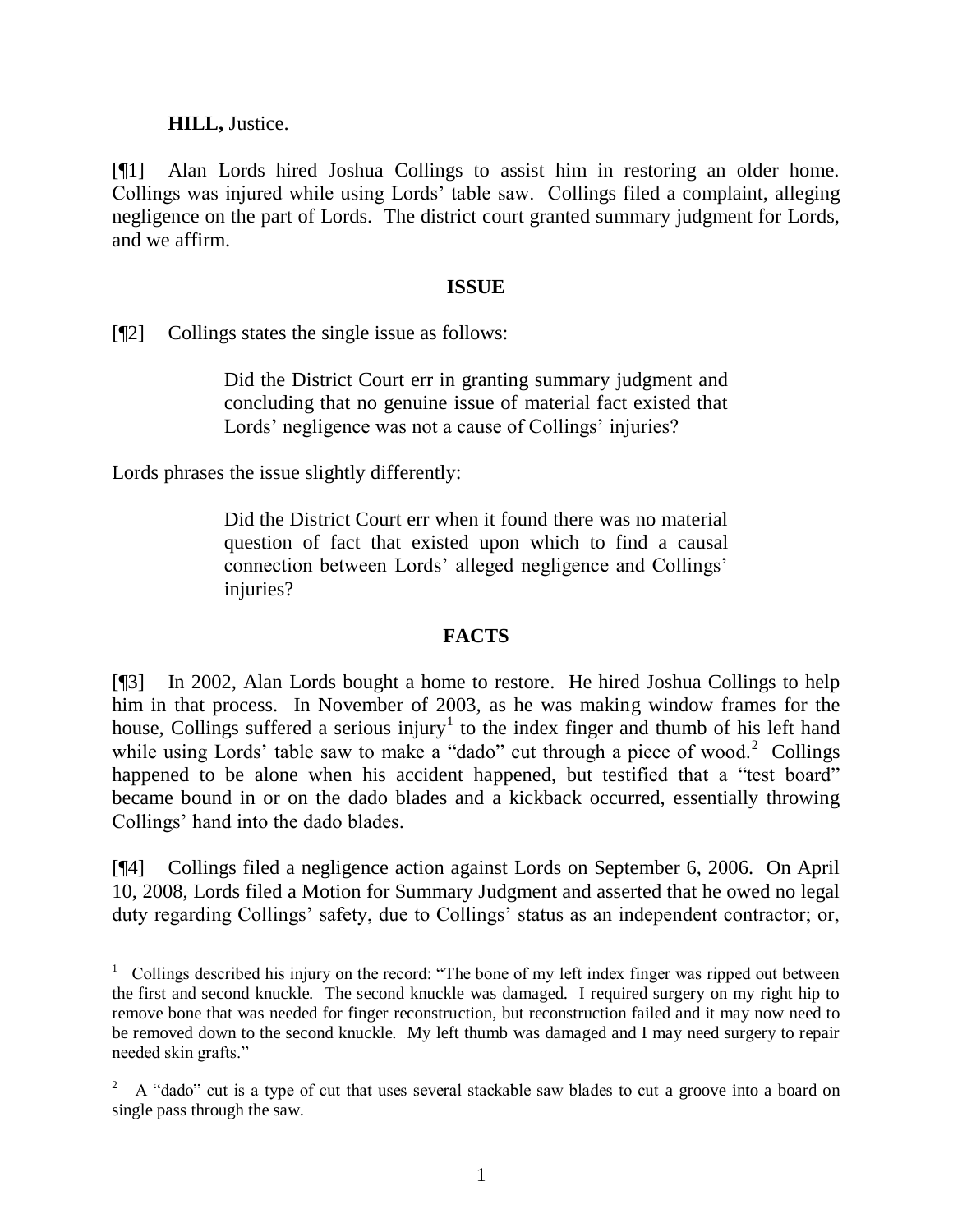if a legal duty existed, one was not breached, and Lords committed no act which would constitute a proximate cause of Collings' injuries. Collings opposed Lords' motion, and the parties eventually argued the motion at the pretrial conference. An order granting Lords' Motion for Summary Judgment was entered August 20, 2008, noting that the "dispositive issue is whether [Collings] has met his burden of showing any material fact exists that establishes the causation element of his negligence claim." The court concluded that Collings showed "no facts establishing the element of causation." Additional facts will be set out below as necessary.

#### **STANDARD OF REVIEW**

[¶5] We recently stated our oft-repeated standard of review when reviewing an order granting summary judgment:

> We evaluate the propriety of a summary judgment by employing the same standards and using the same materials as the district court. *Cook v. Shoshone First Bank*, 2006 WY 13, ¶ 11, 126 P.3d 886, 889 (Wyo.2006). Thus, our review is plenary. *Birt v. Wells Fargo Home Mortg., Inc*., 2003 WY 102, ¶ 7, 75 P.3d 640, 647 (Wyo.2003).

Wyo.R.Civ.P. 56 governs summary judgments. A summary judgment is appropriate when there are no genuine issues of material fact and the moving party is entitled to judgment as a matter of law. W.R.C.P. 56(c). When reviewing a summary judgment, we consider the record in the perspective most favorable to the party opposing the motion and give that party the benefit of all favorable inferences which may be fairly drawn from the record. We review questions of law *de novo* without giving any deference to the district court's determinations.

*Cathcart v. State Farm Mut. Auto. Ins. Co*., 2005 WY 154, P 11, 123 P.3d 579, 586 (Wyo.2005), quoting *Baker v. Ayres and Baker Pole and Post, Inc*., 2005 WY 97, P 14, 117 P.3d 1234, 1239 (Wyo.2005).

 "A genuine issue of material fact exists when a disputed fact, if it were proven, would establish or refute an essential element of a cause of action or a defense that the parties have asserted." *Christensen v. Carbon County*, 2004 WY 135, ¶ 8, 100 P.3d 411, 413 (Wyo.2004) (quoting *Metz Beverage Co. v. Wyoming Beverages, Inc*., 2002 WY 21, ¶ 9, 39 P.3d 1051, 1055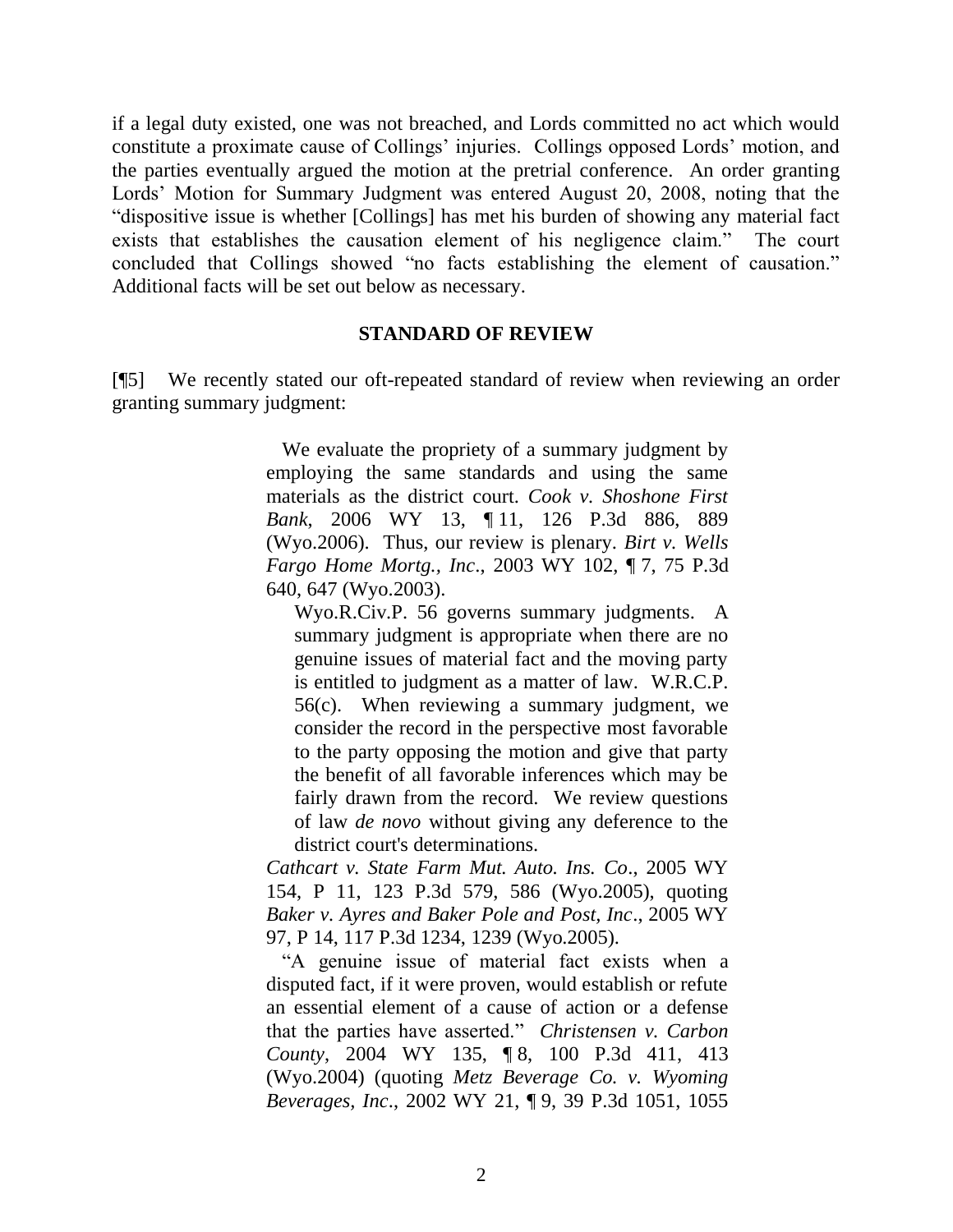(Wyo.2002)). The party requesting a summary judgment bears the initial burden of establishing a prima facie case for summary judgment. If he carries his burden, "the party who is opposing the motion for summary judgment must present specific facts to demonstrate that a genuine issue of material fact exists." *Id*. We have explained the duties of the party opposing a motion for summary judgment as follows:

"After a movant has adequately supported the motion for summary judgment, the opposing party must come forward with competent evidence admissible at trial showing there are genuine issues of material fact. The opposing party must affirmatively set forth material, specific facts in opposition to a motion for summary judgment, and cannot rely only upon allegations and pleadings …, and conclusory statements or mere opinions are insufficient to satisfy the opposing party's burden."

 The evidence opposing a prima facie case on a motion for summary judgment "must be competent and admissible, lest the rule permitting summary judgments be entirely eviscerated by plaintiffs proceeding to trial on the basis of mere conjecture or wishful speculation." Speculation, conjecture, the suggestion of a possibility, guesses, or even probability, are insufficient to establish an issue of material fact.*Cook*, ¶ 12, 126 P.3d at 890, quoting *Jones v. Schabron*, 2005 WY 65, ¶¶ 9-11, 113 P.3d 34, 37 (Wyo.2005).

*Hatton v. Energy Elec. Co*., 2006 WY 151, ¶¶ 8-9, 148 P.3d 8, 12-13 (Wyo. 2006).

*Loredo v. Solvay Am., Inc*., 2009 WY 93, ¶ 10, 212 P.3d 614, 618-619 (Wyo. 2009).

## **DISCUSSION**

[¶6] In order to maintain a claim of negligence**,** a plaintiff must prove: 1) the defendant owed the plaintiff a duty of reasonable care; 2) the defendant breached the duty; and 3) the defendant's breach was the proximate cause of injury or loss to the plaintiff. *Andersen v. Two Dot Ranch, Inc*., 2002 WY 105, ¶ 11, 49 P.3d 1011, 1014 (Wyo. 2002). In order for proximate cause to exist, "the accident or injury must be the natural and probable consequence of the act of negligence." *Foote v. Simek*, 2006 WY 96, ¶ 22, 139 P.3d 455, 463 (Wyo. 2006)*.* In fact, "[t]he ultimate test of proximate cause is foreseeability of injury. In order to qualify as a legal cause, the conduct must be a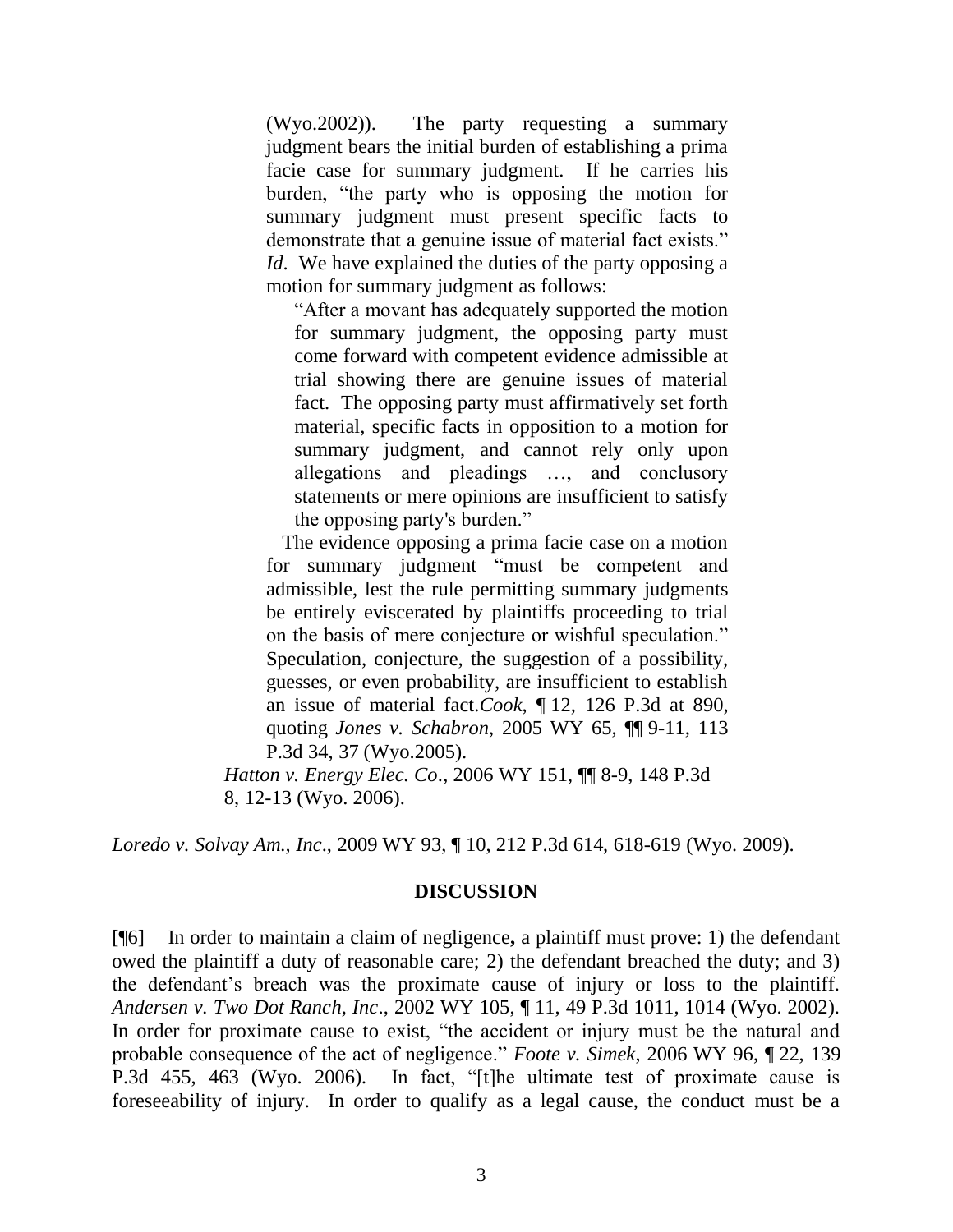substantial factor in bringing about the plaintiff's injuries." *Foote*, ¶ 22, 139 P.3d at 464. In our consideration of cases involving proximate cause, we have discussed not only what constitutes proximate cause, but also what does not:

> In *Lemos v. Madden*, 28 Wyo. 1, 200 P. 791, 793 (1921), this court first defined proximate cause as "[t]hat which, in a natural and continuous sequence, unbroken by any efficient intervening cause, produces the injury, and without which the result would not have occurred." This same definition has been relied upon in recent years. *Robertson v. TWP, Inc.*, 656 P.2d 547 (Wyo. 1983); *Kopriva v. Union Pacific R. Co.*, 592 P.2d 711 (Wyo. 1979). In *Lemos v. Madden*, *supra*, 200 P. at 794, the court also rejected a "but for" rule of causation**,** stating:

> "\* \* \* But if the original wrong furnished only the condition or occasion, then it is the remote and not the proximate cause, notwithstanding the fact that there would have been no loss or injury but for such condition or occasion.  $***$

> In later cases our court has identified legal causation as that conduct which is a substantial factor in bringing about the injuries identified in the complaint. *McClellan v. Tottenhoff*, Wyo. 666 P.2d 408 (Wyo. 1983); *Chrysler Corporation v. Todorovich*, 580 P.2d 1123 (Wyo. 1978); *Phelps v. Woodward Construction Co.*, 66 Wyo. 33, 33, 204 P.2d 179 (Wyo. 1949). The obvious rationalization of that approach with the two propositions found in *Lemos v. Madden, supra*, is that if the conduct is "that cause which in natural and continuous sequence, unbroken by a sufficient intervening cause produces the injury, without which the result would not have occurred," it must be identified as a substantial factor in bringing about the harm. If, however, it created only a condition or occasion for the harm to occur then it would be regarded as a remote, not a proximate, cause, and would not be a substantial factor in bringing about the harm. An alternative method for explaining these concepts is found in the discussions of intervening cause in our cases. *McClellan v. Tottenhoff*, *supra*; *Koprina v. Union Pacific R. Co.*, *supra*; *Gilliland v. Rhoads*, 539 P.2d 1221 (Wyo. 1975); *Fagan v. Summers*, 498 P.2d 1227 (Wyo. 1972); and *Tyler v. Jensen*, 75 Wyo. 249, 295 P.2d 742 (Wyo. 1956). An intervening cause is one that comes into being after a defendant's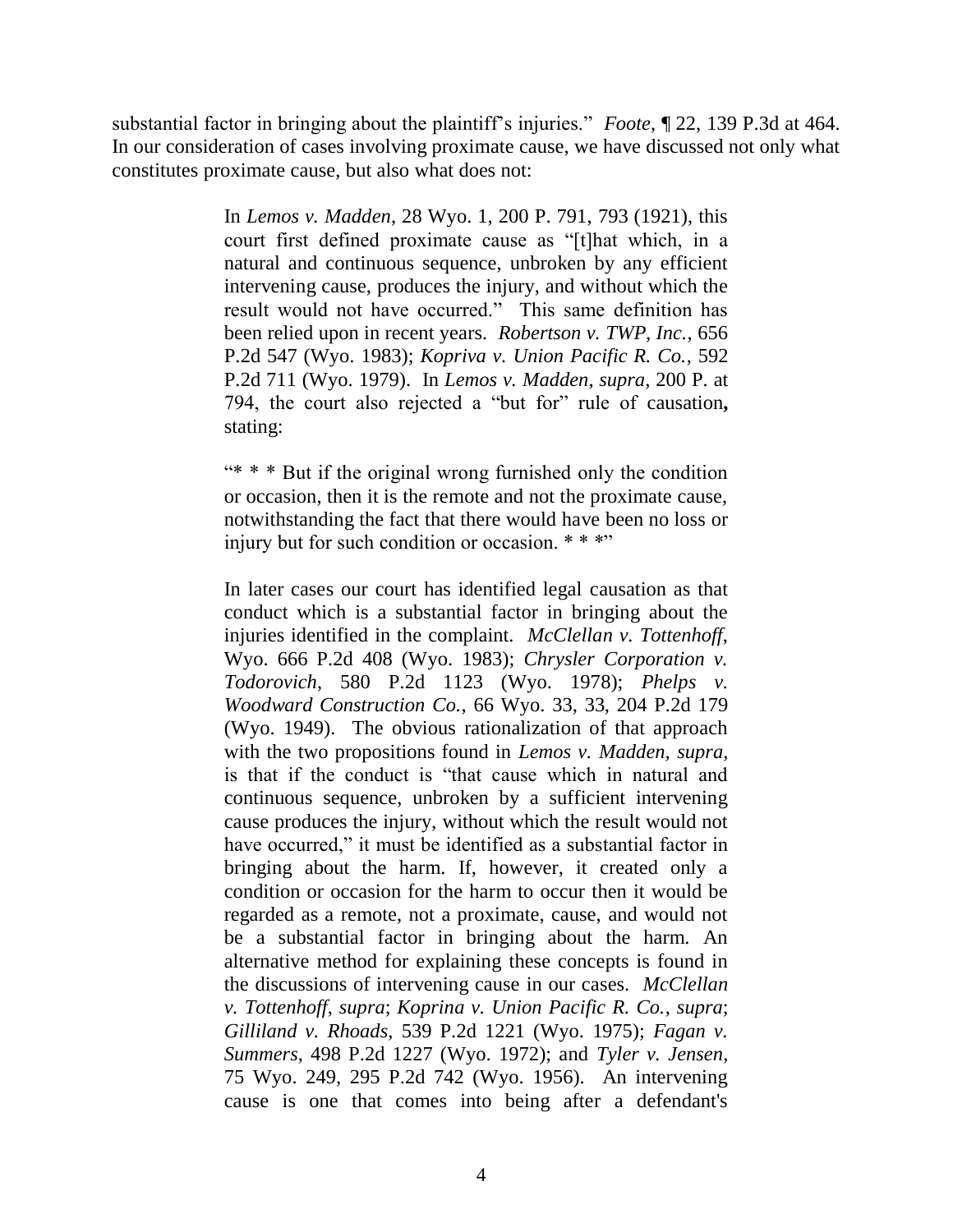negligent act has occurred, and if it is not a foreseeable event it will insulate the defendant from liability. It is reasonably foreseeable if it is a probable consequence of the defendant's wrongful act or is a normal response to the stimulus of the situation created thereby.

*Killian v. Caza Drilling, Inc.*, 2006 WY 42, ¶ 20, 131 P.3d 975, 985 (Wyo. 2006).

[¶7] Proximate cause is a question of fact in the usual case, reserved for the determination by the trier of fact, unless the evidence is such that reasonable minds could not disagree. The Restatement (Second) of Torts § 434(1) (1965), cited in *Bigley v. Craven,* 769 P.2d 892 (Wyo. 1989), states the following regarding causation and the function of the court:

(1) It is the function of the court to determine

(a) Whether the evidence as to the facts makes an issue upon which the jury may reasonably differ as to whether the conduct of the defendant has been a substantial factor in causing the harm to the plaintiff;

(b) Whether the harm to the plaintiff is capable of apportionment among two or more causes; and

(c) The questions of causation and apportionment, in any case in which the jury may not reasonably differ.

*Bigley,* 769 P.2d at 897.

 $\overline{a}$ 

[¶8] The district court found there was no question of material fact with respect to the causation element of Collings' negligence claim.<sup>3</sup> Indeed, "a plaintiff has the burden of proving *all* four of these elements before negligence can be found … [and] negligence and proximate cause are never presumed from the happening of an accident, and mere conjecture cannot form the basis of liability." *Vasquez v. Wal-mart Stores, Inc.*, 913 P.2d 441, 443 (Wyo. 1996) (emphasis in original). To quote the district court in the instant case,

> [Collings] has the obligation of pointing to specific facts that would prove by a preponderance of evidence that the negligent acts of [Lords] caused the injury to [Collings]

> …. [Collings] must put forth facts showing [Lords'] actions were a substantial factor in bringing about [the] injury.

<sup>&</sup>lt;sup>3</sup> The district court initially found, however, that Collings' motion for summary judgment was denied on the issue of duty.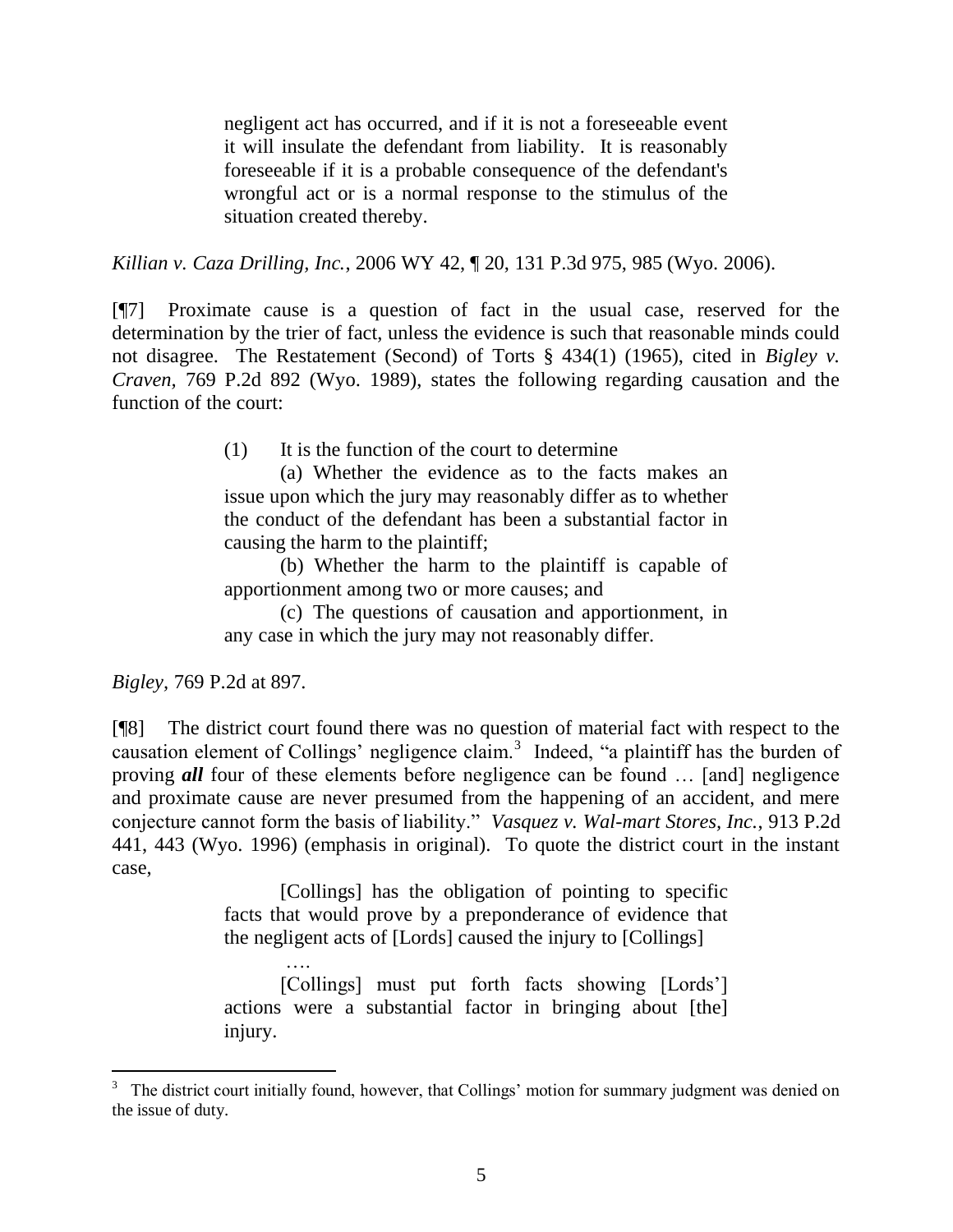[¶9] We now turn to the facts in the instant case, in which the question we must address is whether Lords' conduct was a substantial factor in bringing about Collings' injury. Collings asserts error in the district court's finding that viewing the claim "through the evidentiary prism of a preponderance of evidence, reasonable minds could not conclude that [Lords'] failure to warn or the failure to require [Collings] to read the safety portions of the [table saw] manual or any other condition was the cause of his injury." Collings argues that these are facts in the record from which a reasonable mind would find that the damage to his fingers occurred as a natural and foreseeable consequence of Lords' failure to abide by precautionary and reasonable safety standards for use of the table saw. Specifically, Collings points to the fact that Lords failed to warn Collings about the dangers of the saw, and Lords failed to require Collings to read the safety portions of the table saw manual. Also, Collings argues that "facts [were] presented which indicate that the binding of the piece of material being cut could have been caused from the failure to properly place material on the fence of the saw as required by the Owner's Manual."<sup>4</sup> Collings testified that, "I thought [the wood] skipped on the fence from what I remember. That's why I thought there was something on the fence and it skipped and that's what primarily caused the bind up and kickback." As a result, Collings argues on appeal that the binding of the piece of material being cut could have been caused from the failure to properly place material on the fence as required by the owner's manual. Collings states that, "the failure to provide facing for the fence and a kickback of the material being worked on is a natural, probable and foreseeable consequence of not complying with the manual's directions." Finally, Collings argues that Lords was not familiar with the requirements in the owner's manual regarding placing material on the face of the saw fence, or any specific operation of the saw with dado blades.

[¶10] We disagree with Collings' argument. In a case such as this, again, the plaintiff must show a reason for his injury. There was no showing made of neglect or failure to perform a duty on the part of Lords. Mere conjecture is never sufficient to establish liability. *Bluejacket v. Carney*, 550 P.2d 494, 497 (Wyo. 1976). There is no liability for injuries from dangers that are obvious, reasonably apparent, or as well known to the person injured as they are to the defendant. *Id.* There is no substantial evidence in the record that shows that the accident was a foreseeable consequence of Lords' conduct. Rather, the evidence presented to the district court shows that neither Collings nor Lords knows exactly what caused the blade to bind.

[¶11] Specifically, Collings could not identify what Lords did, if anything, to cause the kickback and resultant injury to Collings. Lords knew of Collings' prior experience with both table saws and dado blades. As to the particular task at hand, Collings assured Lords he understood what needed to be done. In fact, there is evidence on the record as

 $\overline{a}$ 

<sup>4</sup> According to Collings, the Owner's Manual for the table saw, instructs owners/users to attach a "wood facing" to the "rip fence."